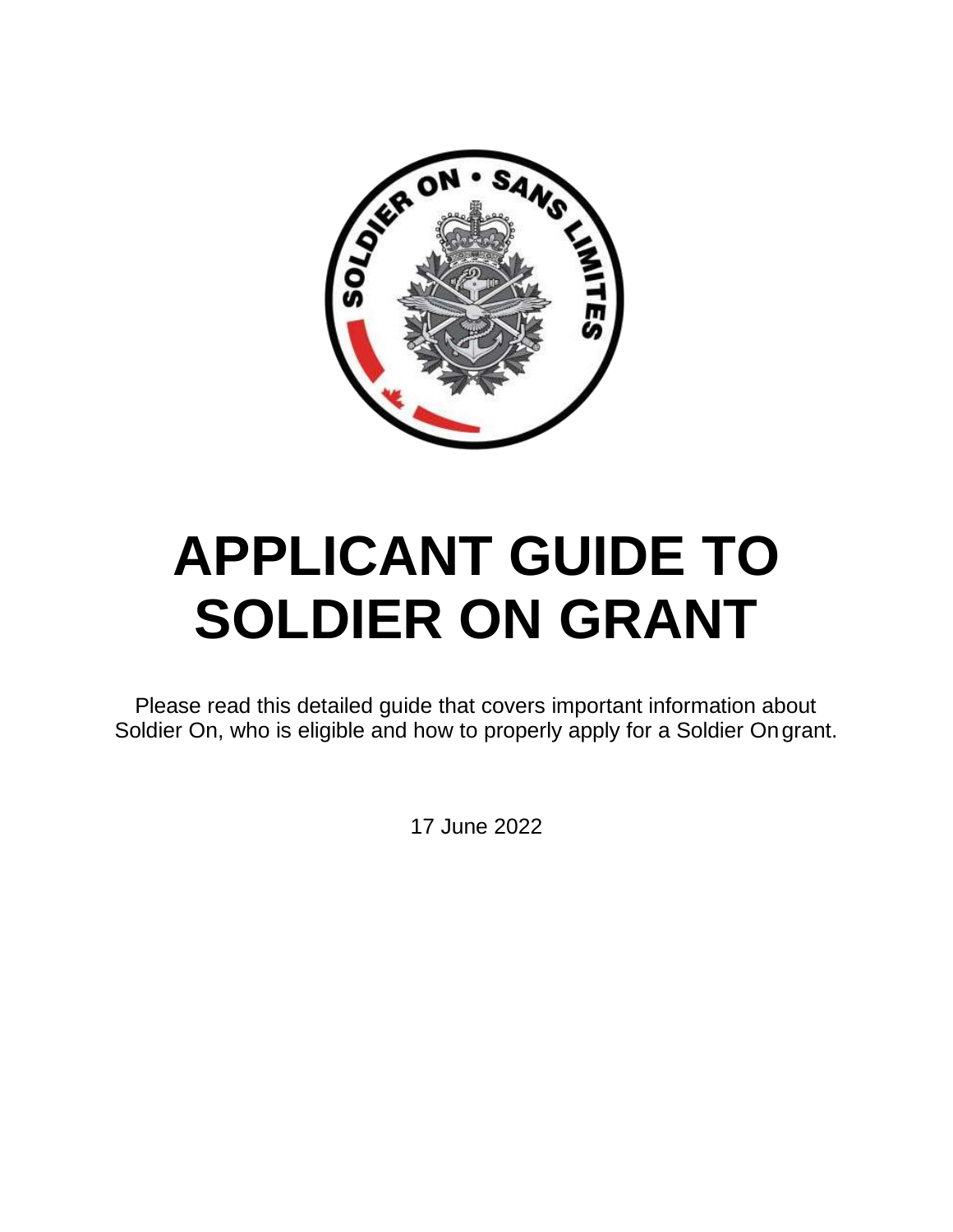#### **TABLE OF CONTENTS**

| What is Soldier On? 22                                         |  |
|----------------------------------------------------------------|--|
|                                                                |  |
| What is the Soldier On Fund?<br>2                              |  |
| How is the Fund administered?<br>2<br>2                        |  |
|                                                                |  |
|                                                                |  |
| What does the Soldier On Fund cover?<br>3                      |  |
| What does the Soldier On Fund not cover?<br>23                 |  |
|                                                                |  |
|                                                                |  |
|                                                                |  |
|                                                                |  |
|                                                                |  |
|                                                                |  |
| Payment: 5                                                     |  |
|                                                                |  |
| PROCESSING, PAYMENT AND OVERPAYMENT MELLON MANAGERS AND STRUCK |  |
|                                                                |  |
| Selection factors <b>Selection</b> 5                           |  |
| Payment 6                                                      |  |
|                                                                |  |
|                                                                |  |
|                                                                |  |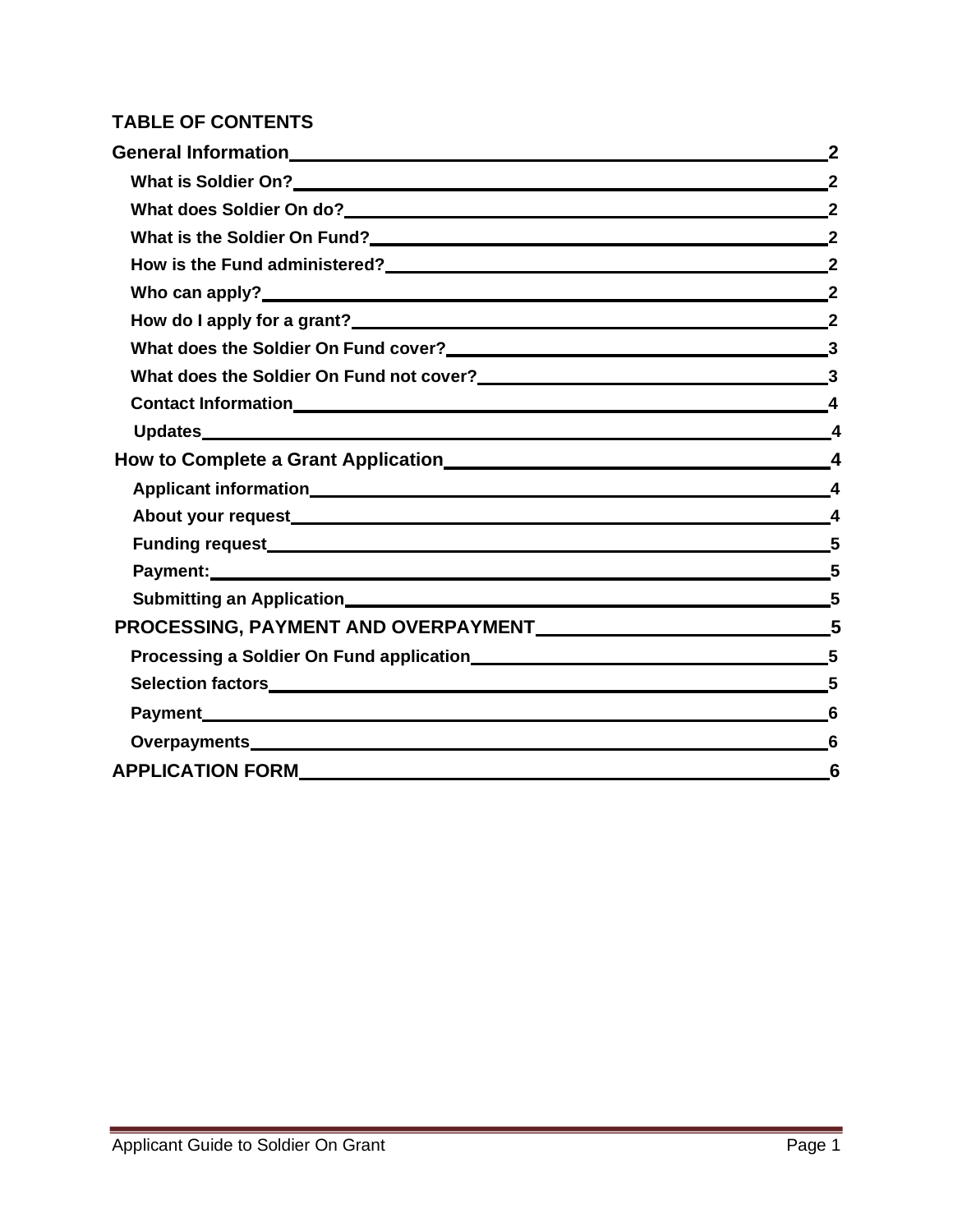### <span id="page-2-0"></span>General Information

<span id="page-2-1"></span>**What is Soldier On?** Soldier On is a Canadian Armed Forces program that contributes to the recovery of ill and injured Canadian Armed Forces members and Veterans by providing opportunities and resources through sport, recreational, and creative activities.

**What does Soldier On do?** Since its inception in 2007, Soldier On has supported thousands of ill and injured members to:

- <span id="page-2-2"></span>• Obtain sporting or recreational equipment that supports their active lifestyle;
- Participate in a wide range of structured activities from alpine skiing to fishing to golf and multi-sports camps.

This re-introduction to an active lifestyle provides the member with opportunities to develop new skills, build confidence in their abilities and meet peers with similar challenges.

<span id="page-2-3"></span>**What is the Soldier On Fund?** The Soldier On Fund is an official grant program of the Canadian Armed Forces for ill and injured members. The **Fund** is financially supported through donations received from Canadians, members of Canadian Armed Forces, small businesses, corporations and foundations.

Due to the nature of the fund, the grant program can only support a limited number of grants per year. As such the program may have to close temporarily from time to time, depending on available resources.

<span id="page-2-4"></span>**How is the Fund administered?** We have a responsibility to make certain that the Fund complies with donor intent. To ensure we meet these expectations, directives signed by the National Manager – Soldier On clearly explain how the Fund is to be administered. The directives are available upon request. Please contact your Regional Coordinator for more information.

<span id="page-2-5"></span>**Who can apply?** Any registered member of Soldier On (a serving member or veteran of the Canadian Armed Forces who sustained a permanent mental health or physical illness or injury while serving). If you are not registered with Soldier On, return to the website and register first at: [https://www.soldieron.ca/Get-Support.](https://www.soldieron.ca/Get-Support)

<span id="page-2-6"></span>**How do I apply for a grant?** Follow these simple steps to properly complete and submit a Soldier On grant application.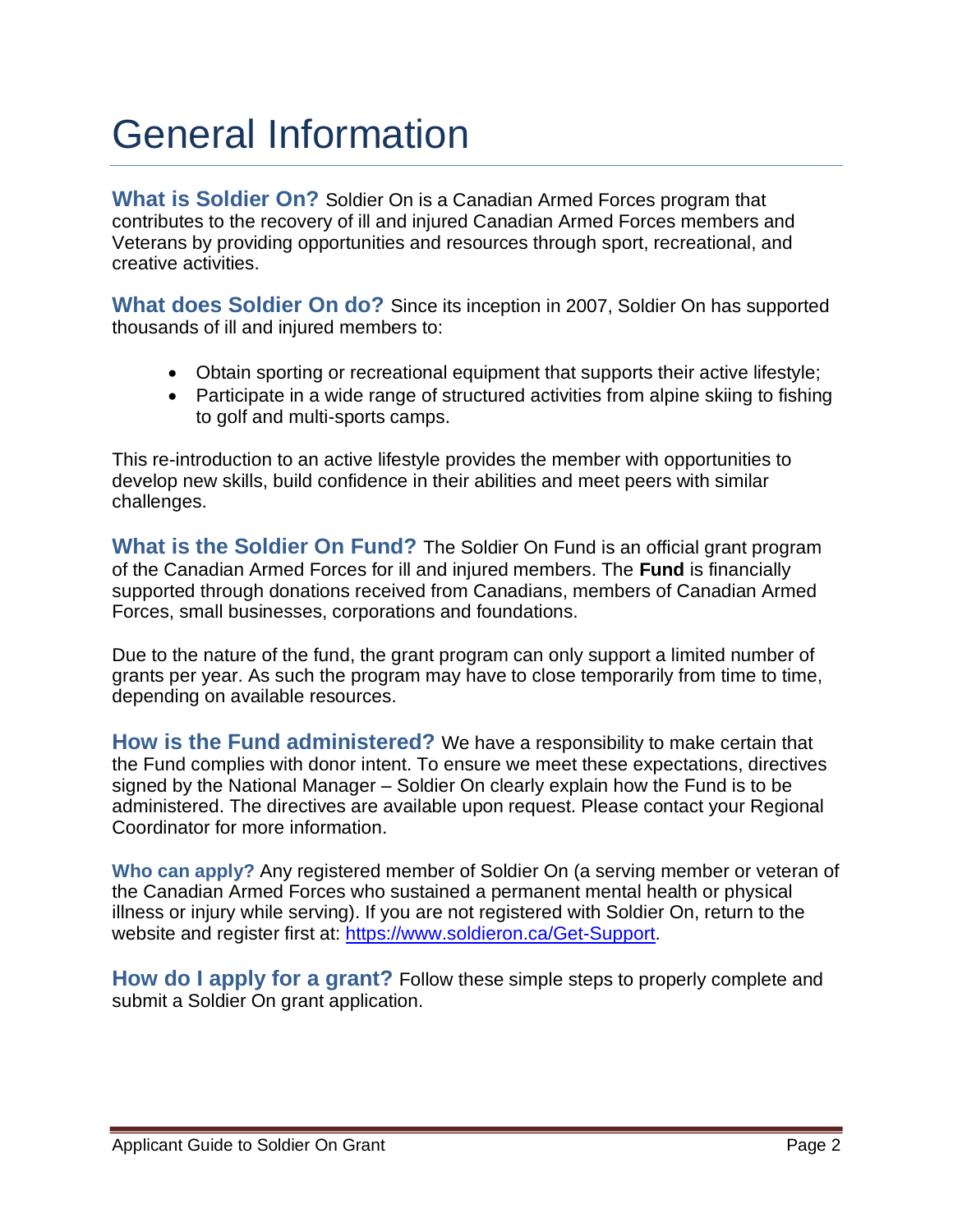**Step 1** > Read this guide carefully to ensure you understand how to submit a complete application. Failure to submit all the required information will delay the processing of your application.

**Step 2** > Express your interest for a Soldier On Grant [https://form.jotform.com/221664175459059](https://cac-word-edit.officeapps.live.com/we/%3cBLOCKED%3e*https:/can01.safelinks.protection.outlook.com/?url=https%3A%2F%2Fform.jotform.com%2F221664175459059&data=05%7C01%7Cjoe.kiraly%40soldieron.ca%7Cd7525f7ad6874ae929b108da52c3515d%7C9dcbf6dc676c45e784a105b6996f3a53%7C0%7C0%7C637913296077580704%7CUnknown%7CTWFpbGZsb3d8eyJWIjoiMC4wLjAwMDAiLCJQIjoiV2luMzIiLCJBTiI6Ik1haWwiLCJXVCI6Mn0%3D%7C3000%7C%7C%7C&sdata=rWoGFfavoCyY1RP4TbsRTCxFcrG5Og00X0BtSZ%2BKT9I%3D&reserved=0%3cBLOCKED%3e)

**Step 3** > We will contact you once an opportunity comes available, and help you fill in your application.

<span id="page-3-0"></span>**What does the Soldier On Fund cover?** If you have any questions about types of equipment or memberships supported, please ask your Regional Coordinator. The following is a list of examples, albeit not exhaustive, of the type of financial support that is available:

- Purchase of sporting or recreational equipment such as bicycles, kayaks, golf equipment, fishing gear, and ski/snowboard packages.
- Membership fees such as gym membership, season pass, or golf membership.

<span id="page-3-1"></span>**What does the Soldier On Fund not cover?** The following is a list, albeit not exhaustive, of the type of financial support that is *NOT* available:

- Personal clothing or accessories (e.g. shirts, shorts, running shoes);
- Sport drinks, supplements, energy bars, or likeness;
- Replacement parts or service repairs for equipment;
- Equipment/Events involving motorized vehicles;
- Equipment/Events involving firearms outside of recognized air rifle/ pistol competitions;
- Therapy based activities;
- Home gym equipment;
- Not authorized CAF Sports IAW Ch 5-1 of the PSP Policy Manual (Ref J); and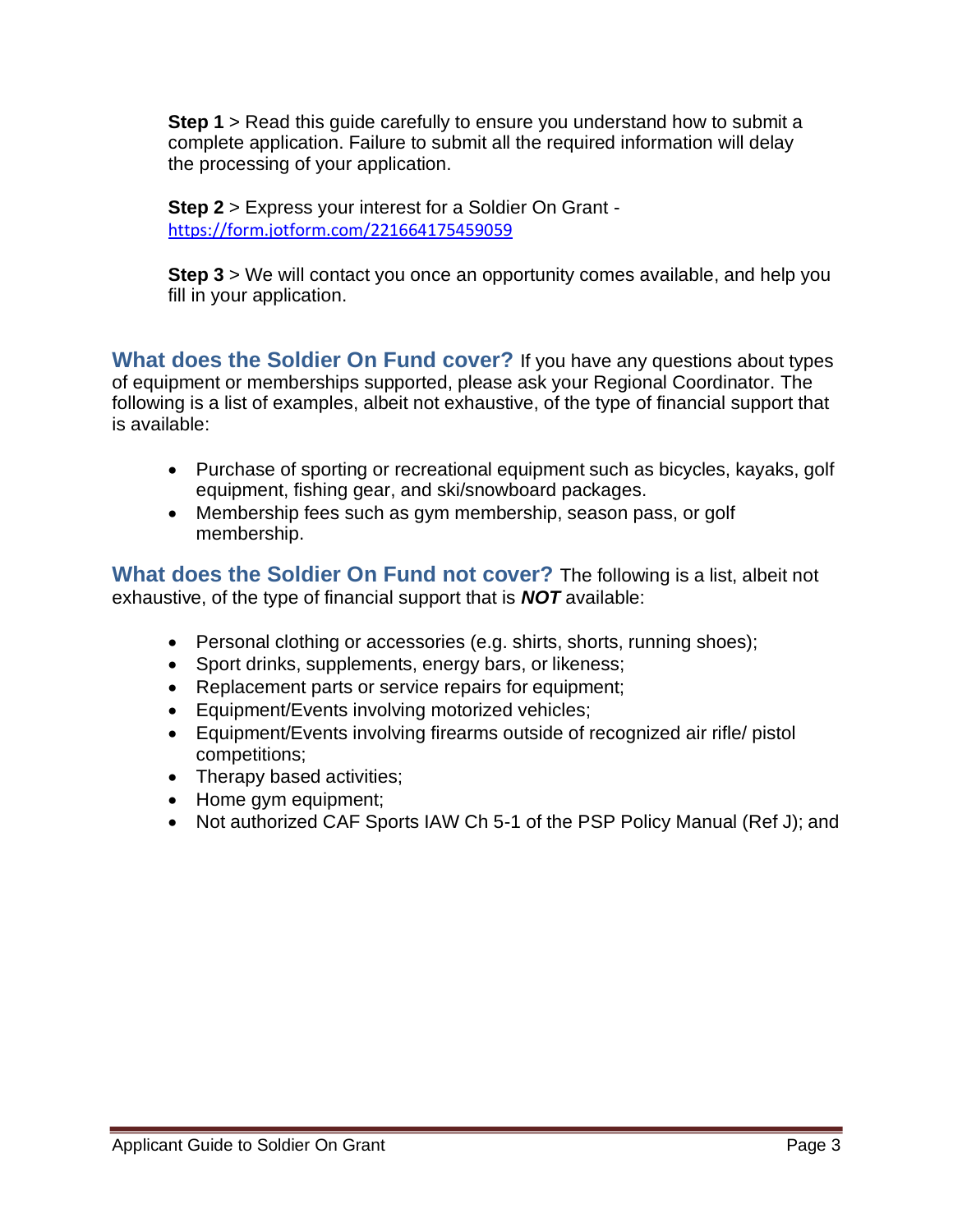• Accessories for animals.

#### <span id="page-4-0"></span>**Contact Information**

Soldier On Fund 295 Coventry Rd. Ottawa, ON, K1K 4M7 Tel: 1-800-883-6094

E-mail: [SoldierOnFund.FondsSansLimites@forces.gc.ca](mailto:SoldierOnFund.FondsSansLimites@forces.gc.ca)

Website: [www.SoldierOn.ca](http://www.soldieron.ca/)

<span id="page-4-1"></span>**Updates**: This document may be reviewed and updated periodically by Soldier On.

### <span id="page-4-2"></span>How to Complete a Grant Application

The following provides key information for each section of the Grant Application.

<span id="page-4-3"></span>**Applicant information**: Before filling in your online Grant Application form, please have the following information readily available:

- Your full name;
- DOB;
- Mailing address;
- Phone Number;
- Email;
- Service Number;
- Serving/Retired; and
- Element;

**Note: To be eligible for a Soldier On grant, you must be registered with Soldier On. Register with Soldier On here at<https://form.jotform.com/80352823986263>**

<span id="page-4-4"></span>**About your request**: In this section, you must specify the type of application you are requesting (i.e. Equipment and/or Membership).

You are also requested to clearly describe how the grant will support your efforts to achieve an active and healthy lifestyle, and clarify the impact on your lifestyle if the application is not approved.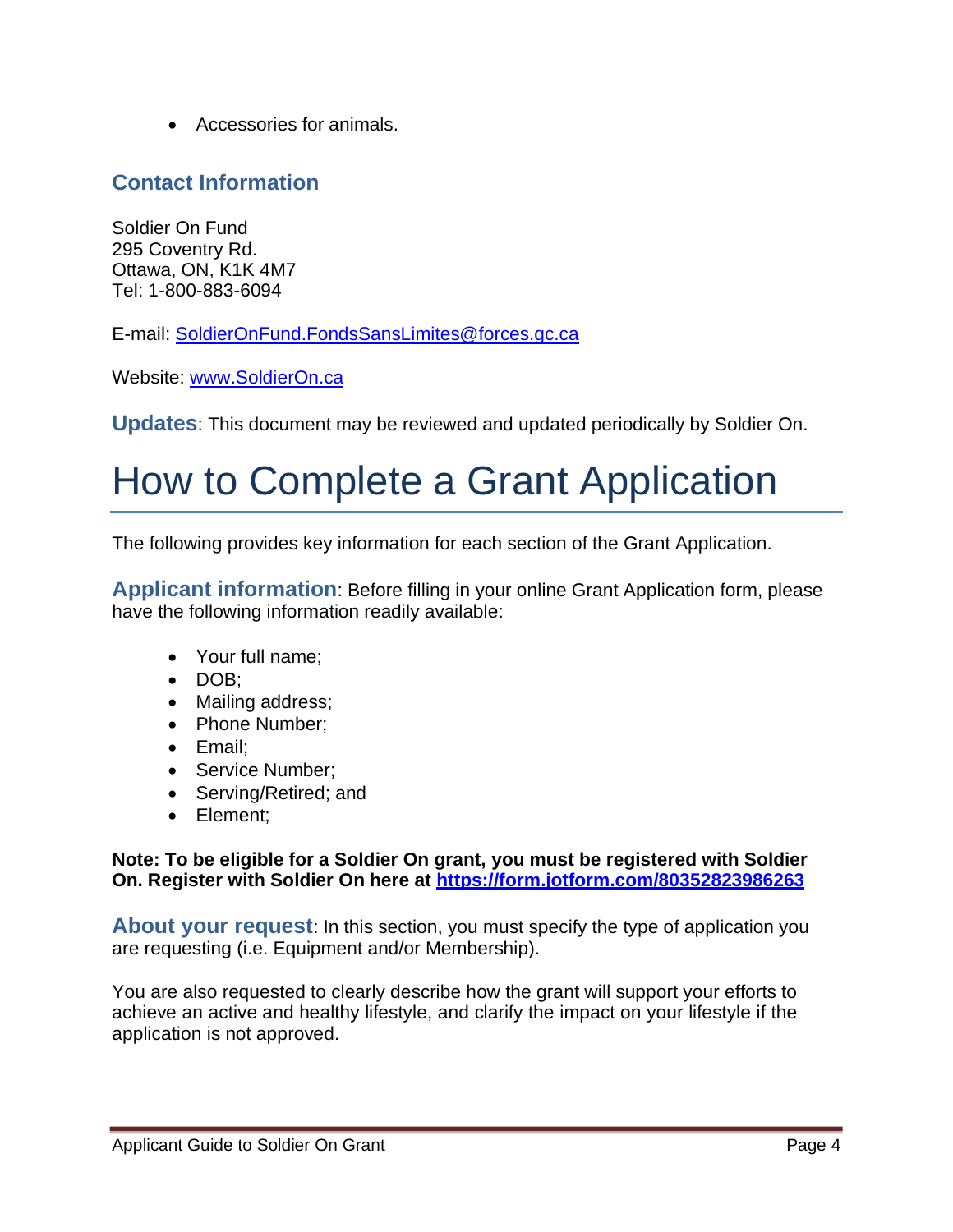<span id="page-5-0"></span>**Funding request**: This section is where you provide detailed financial information about your request including information about the equipment/membership and one quote in the form of an official quote from a recognized company/supplier or an internet based quote (e.g. print screen) from a recognized company's website. **(Equipment cannot be from a private sale, Kijiji, etc.)**

<span id="page-5-1"></span>**Payment:** A Soldier On grant application must be approved prior to any financial commitment. If your grant request is approved, the funds will be deposited into your bank account. You will need to upload a void cheque or direct deposit form to your application.

<span id="page-5-2"></span>**Submitting an Application**: Once you have completed all of the sections including uploaded the required documents and carefully reviewed the declarations, click submit and you're done. Your application form will be sent to Soldier On staff for processing.

### <span id="page-5-3"></span>PROCESSING, PAYMENT AND OVERPAYMENT

### <span id="page-5-4"></span>**Processing a Soldier On Fund application**

A Soldier On Fund application will generally be processed within 15 to 20 business days from the date we receive your grant application. These timelines may be extended for a number of reasons such as number of applications received, incomplete form or missing supporting documentation. You will receive written correspondence of the decision once it is rendered by the proper approval authority.

In the case where an application is incomplete and the eligible recipient fails to provide the required documentation within the prescribed timelines indicated in the written correspondence, the application will be closed.

<span id="page-5-5"></span>**Selection factors**: Each Soldier On Fund application is evaluated on a case-bycase basis by the Soldier On staff, taking into consideration the following factors:

Eligibility criteria;

- Likelihood of short-term financial aid directly contributing to the eligible recipient's plan to adopt an active and healthy lifestyle;
- Whether the eligible recipient has received a Soldier On Fund grant in the past and whether the grant request is for recurring expenses;
- Recommendation and advice from respective Soldier On Regional Coordinator (consult SME expert, authorized medical authority, service delivery partner as required, etc);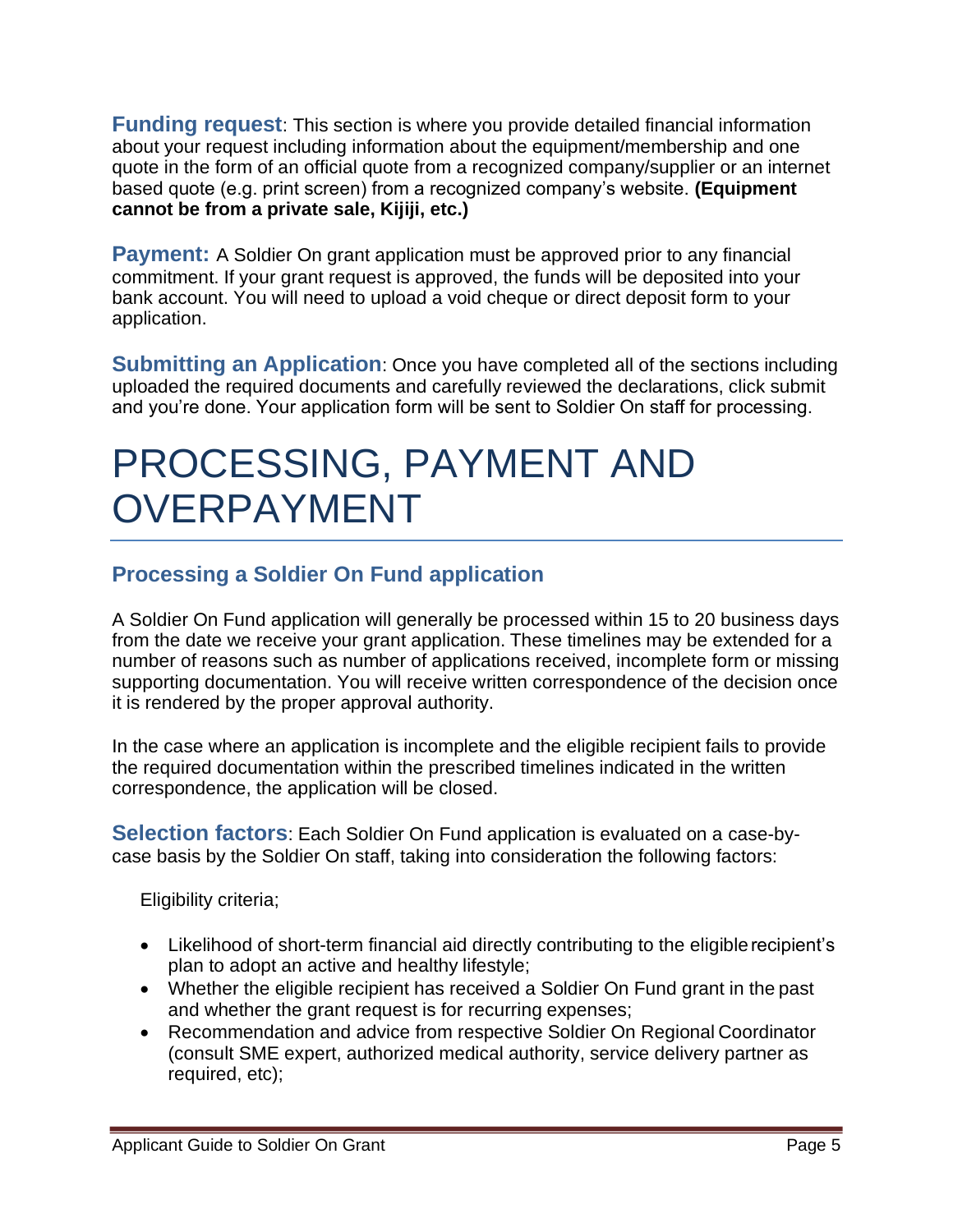- Urgency of the need;
- Availability of financial assistance from other sources;
- Impact of not receiving the funds; and
- Type and quality of the equipment and/or training.
- Whether the eligible recipient has received a Soldier On Fund grant in the past and whether the grant request is for recurring expenses;
- Recommendation and advice from an expert (e.g. Fitness Expert, authorized medical authority, sports advisor etc.);
- Urgency of the need;
- Availability of financial support from other sources;
- Impact of not receiving the funds; and
- Type and quality of the equipment and/or training.

<span id="page-6-0"></span>**Payment**: A Soldier On grant application **must be approved** prior to any financial commitment made by the eligible recipient. A Soldier On grant application **received after** a financial transaction has occurred will be evaluated on a case-by-case basis and **may not be approved.**

Once approved, a payment request will be issued by the Soldier On staff to the Finance Department to release payment. You should see the deposit in your account within three weeks. These timelines may be extended during busy periods within the Finance Department (e.g. end of fiscal year).

<span id="page-6-1"></span>**Overpayments:** In the case where there is an overpayment, the outstanding balance will be recovered from the grant recipient as a debt owing to the Non-Public Property.

## <span id="page-6-2"></span>APPLICATION FORM

Thank you for reading the applicant guide to a Soldier On grant. Please click on the link below to Express your interest for a Soldier On Grant.

<https://form.jotform.com/221664175459059>

#### **Important Points to Remember:**

- The maximum standard grant amount is \$750.00 before taxes. Soldier On cannot cover taxes, shipping or handling.
- This is a one-time, non-recurring grant.
- Do not purchase the equipment before being approved (equipment is not reimbursed in arrears).
- You will be required to upload a quote for the item you wish to purchase and a void cheque for direct deposit.